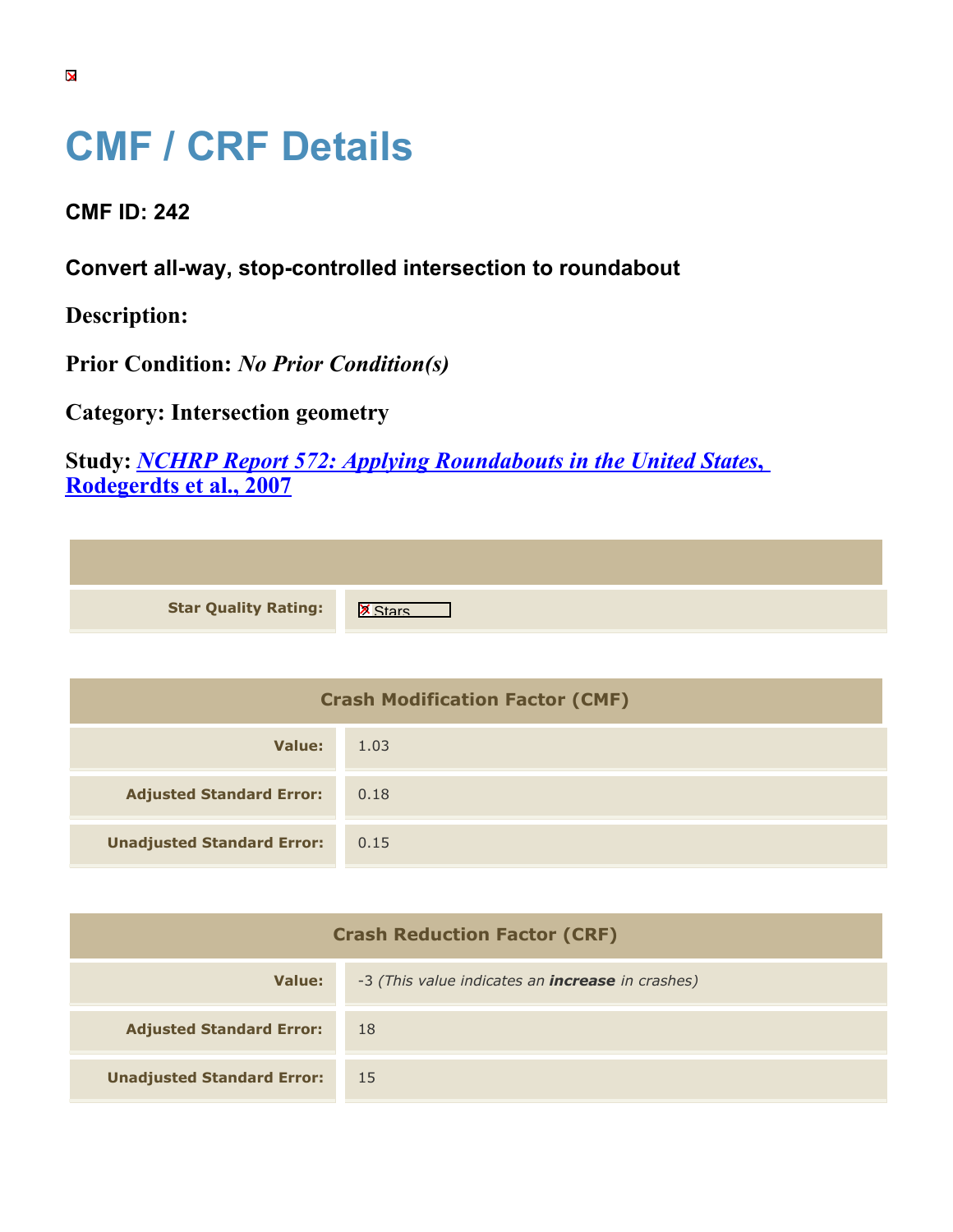| <b>Applicability</b>                    |               |
|-----------------------------------------|---------------|
| <b>Crash Type:</b>                      | All           |
| <b>Crash Severity:</b>                  | All           |
| <b>Roadway Types:</b>                   | Not Specified |
| <b>Number of Lanes:</b>                 | 1 or 2        |
| <b>Road Division Type:</b>              |               |
| <b>Speed Limit:</b>                     |               |
| <b>Area Type:</b>                       | All           |
| <b>Traffic Volume:</b>                  |               |
| <b>Time of Day:</b>                     |               |
| If countermeasure is intersection-based |               |

| <b>Intersection Type:</b>         | Roadway/roadway (not interchange related) |
|-----------------------------------|-------------------------------------------|
| <b>Intersection Geometry:</b>     | $4$ -leg                                  |
| <b>Traffic Control:</b>           | Stop-controlled                           |
| <b>Major Road Traffic Volume:</b> |                                           |
| <b>Minor Road Traffic Volume:</b> |                                           |

| <b>Development Details</b>       |                |
|----------------------------------|----------------|
| <b>Date Range of Data Used:</b>  |                |
| <b>Municipality:</b>             |                |
| State:                           |                |
| <b>Country:</b>                  |                |
| <b>Type of Methodology Used:</b> | $\overline{2}$ |